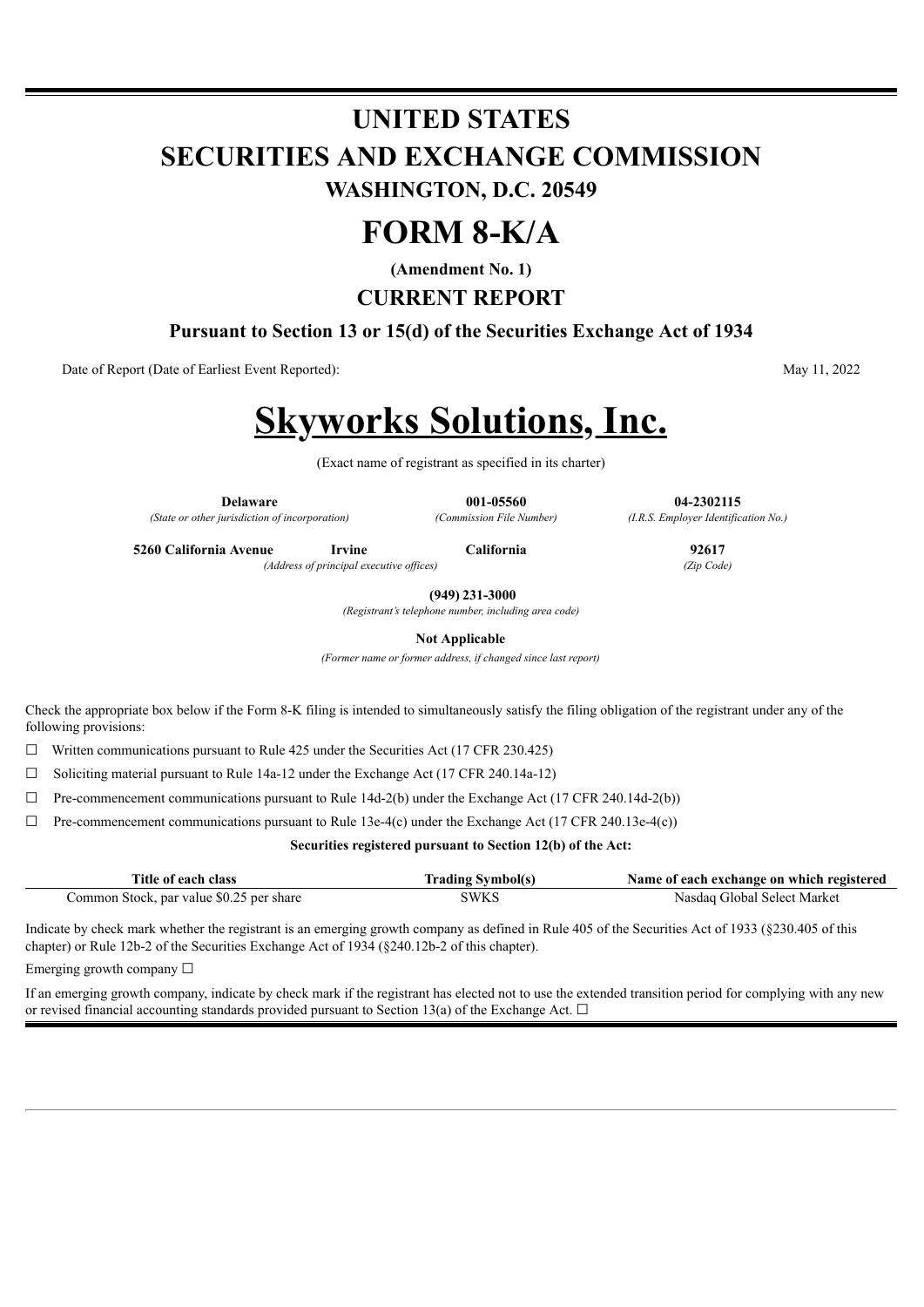#### **Explanatory Note**

This Current Report on Form 8-K/A (this "Amendment No. 1") is being filed as an amendment to the Current Report on Form 8-K filed by the registrant on May 13, 2022 (the "Original 8-K"). The Original 8-K was filed with the Securities and Exchange Commission to report the results of the voting at the registrant's annual meeting of stockholders held on May 11, 2022. The purpose of this Amendment No. 1 is to amend and restate Item 5.07 in the Original 8-K in its entirety to correct a scrivener's error in the voting results of Proposal 4. No other changes have been made to the information set forth in the Original 8-K.

#### **Item 5.07 Submission of Matters to a Vote of Security Holders.**

At the annual meeting of stockholders of Skyworks Solutions, Inc. (the "Company"), held on May 11, 2022 (the "Annual Meeting"), the Company's stockholders were asked to consider and vote on eight proposals that are described in the Company's definitive proxy statement that was filed with the Securities and Exchange Commission on March 25, 2022, in connection with the Annual Meeting (the "Proxy Statement"). The results of the voting on each of those proposals were as follows:

1. The Company's stockholders elected each of Alan S. Batey, Kevin L. Beebe, Liam K. Griffin, Eric J. Guerin, Christine King, Suzanne E. McBride, David P. McGlade, and Robert A. Schriesheim to serve as a director of the Company until the next annual meeting of the Company's stockholders and until his or her successor is elected and qualified or until his or her earlier resignation or removal.

The voting results with respect to each director elected at the Annual Meeting are set forth in the following table:

| <b>Nominees</b>       | Votes For   | Votes Against | <b>Votes Abstain</b> | <b>Broker Non-Votes</b> |
|-----------------------|-------------|---------------|----------------------|-------------------------|
| Alan S. Batey         | 104,855,582 | 4,695,184     | 197,053              | 20,091,333              |
| Kevin L. Beebe        | 96,137,159  | 13,264,628    | 346,032              | 20,091,333              |
| Liam K. Griffin       | 100,697,494 | 8,523,115     | 527,210              | 20,091,333              |
| Eric J. Guerin        | 107,721,124 | 1,836,262     | 190,433              | 20,091,333              |
| Christine King        | 103,181,940 | 6,391,210     | 174,669              | 20,091,333              |
| Suzanne E. McBride    | 109,053,810 | 527,829       | 166,180              | 20,091,333              |
| David P. McGlade      | 100,755,825 | 8,793,539     | 198,455              | 20,091,333              |
| Robert A. Schriesheim | 101,916,321 | 7,635,433     | 196,065              | 20,091,333              |

2. The Company's stockholders ratified the selection by the Company's Audit Committee of KPMG LLP as the Company's independent registered public accounting firm for the Company's 2022 fiscal year.

| <b>Votes For</b> | <b>Votes Against</b> | Votes Abstain | <b>Broker Non-Votes</b> |
|------------------|----------------------|---------------|-------------------------|
| 125,673,482      | 3,978,045            | 187,625       |                         |

3. The Company's stockholders voted to approve, on an advisory, non-binding basis, the compensation of the Company's named executive officers as disclosed in the Proxy Statement.

| Votes For  | <u>Votes Against</u> | Votes Abstain | <b>Broker Non-Votes</b> |
|------------|----------------------|---------------|-------------------------|
| 94,100,200 | 15,210,497           | 437,122       | 20,091,333              |

4. The Company's stockholders did not approve an amendment to the Company's Restated Certificate of Incorporation, as amended (the "Charter"), to eliminate the supermajority vote provisions relating to stockholder approval of a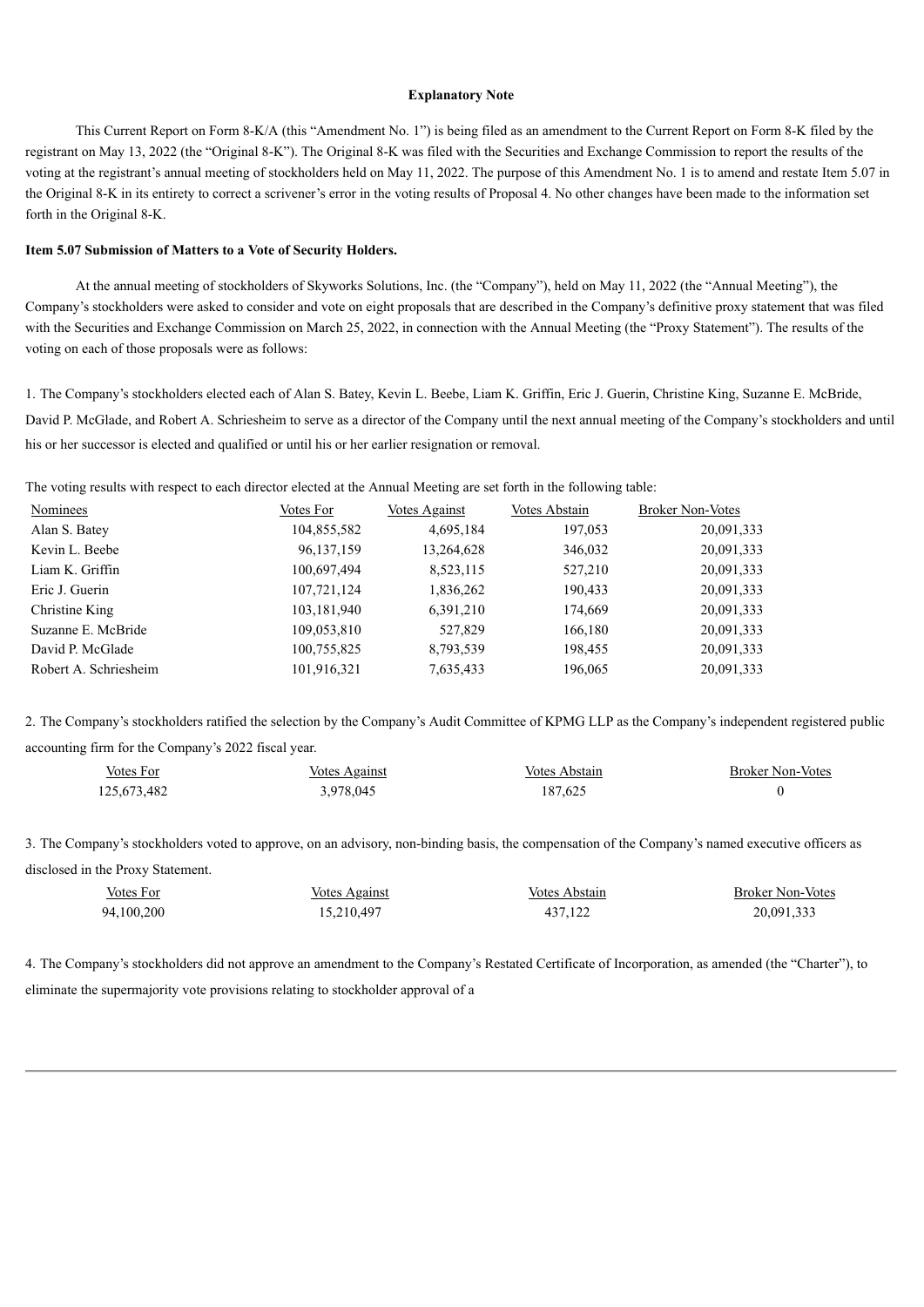|  | merger or consolidation, disposition of all or substantially all of the Company's assets, or issuance of a substantial amount of the Company's securities. |  |  |  |
|--|------------------------------------------------------------------------------------------------------------------------------------------------------------|--|--|--|
|  |                                                                                                                                                            |  |  |  |

| Votes For   | Votes Against | Votes Abstain | <b>Broker Non-Votes</b> |
|-------------|---------------|---------------|-------------------------|
| 108,774,669 | 771,030       | 202,120       | 20,091,333              |

5. The Company's stockholders did not approve an amendment to the Charter to eliminate the supermajority vote provisions relating to stockholder approval of a business combination with any related person.

| Votes For   | Votes Against | Votes Abstain | <b>Broker Non-Votes</b> |
|-------------|---------------|---------------|-------------------------|
| 108,723,938 | 812.424       | 211.457       | 20,091,333              |

6. The Company's stockholders did not approve an amendment to the Charter to eliminate the supermajority vote provision relating to stockholder amendment of Charter provisions governing directors.

| Votes For   | <b>Votes Against</b> | Votes Abstain | <b>Broker Non-Votes</b> |
|-------------|----------------------|---------------|-------------------------|
| 108,751,808 | 780.074              | 215,937       | 20,091,333              |

7. The Company's stockholders did not approve an amendment to the Charter to eliminate the supermajority vote provision relating to stockholder amendment of the Charter provision governing action by stockholders.

| Votes For   | <b>Votes Against</b> | Votes Abstain | <b>Broker Non-Votes</b> |
|-------------|----------------------|---------------|-------------------------|
| 108,751,993 | 777,293              | 218,533       | 20,091,333              |

8. The Company's stockholders did not approve a stockholder proposal regarding the Company's stockholder special meeting right.

| Votes For  | Votes Against | <b>Votes Abstain</b> | <b>Broker Non-Votes</b> |
|------------|---------------|----------------------|-------------------------|
| 43,348,820 | 65,879,296    | 519,703              | 20,091,333              |